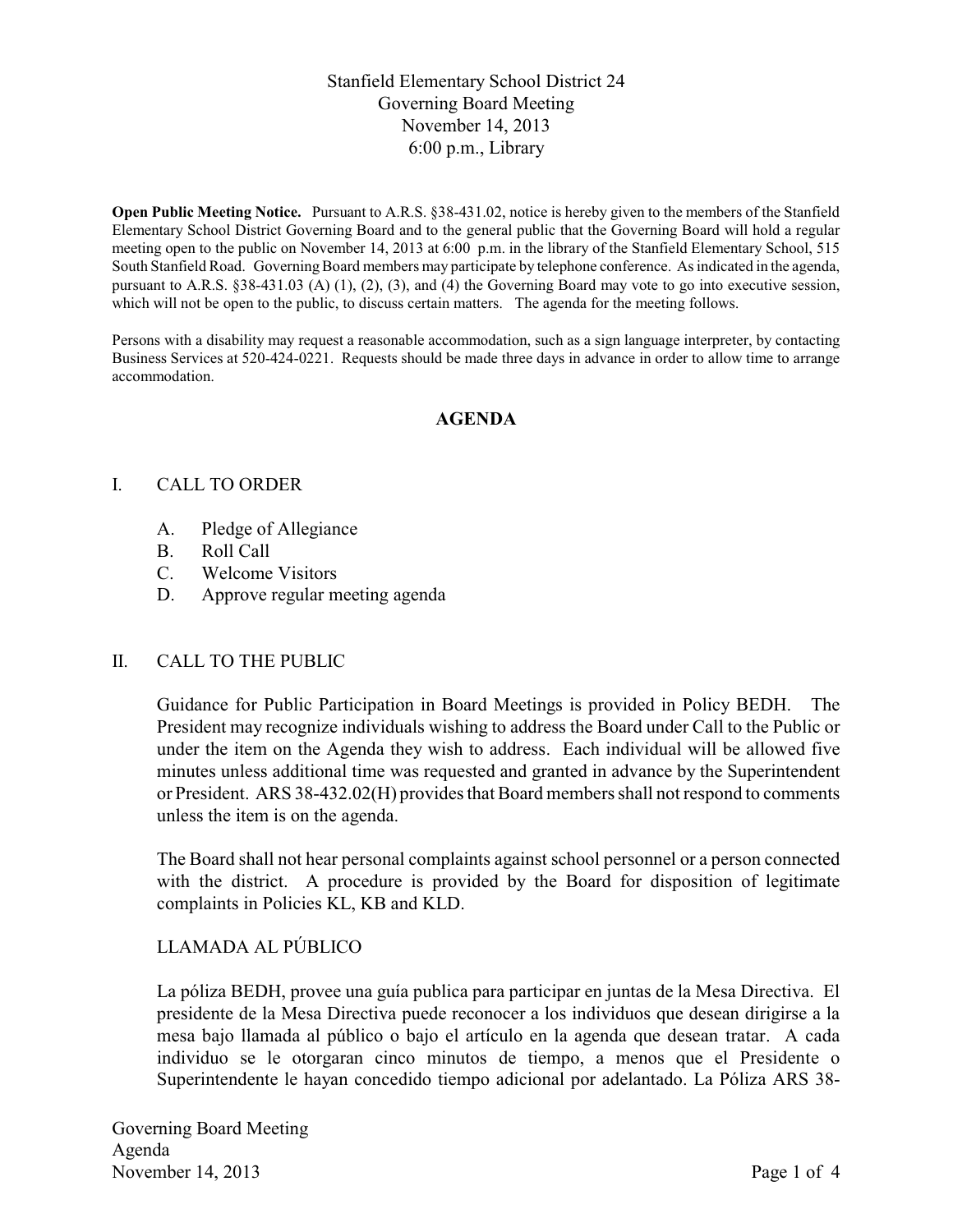432.02 dice que ningún miembro de la mesa responderá a ningún tipo de comentarios de temas que no estén en la agenda.

La mesa no oirá quejas personales en contra de personal de la escuela o personas que tengan alguna conexión con el Distrito. Para este tipo de quejas la mesa provee otro tipo de procedimientos para la disposición de quejas legítimas las cuales se encuentran en las siguientes Pólizas KL, KB, y KLD.

# III. APPROVAL OF MINUTES

Approve the October 10, 2013 regular governing board meeting minutes.

## IV. AWARDS AND RECOGNITIONS

A. Students of the Month

#### V. REPORTS

- A. Superintendent's Report
	- 1. GPEMC, AASBO, ASBA updates
	- 2. Override update
	- 3. Mission and Vision work upcoming
- B. October Public Funds Expenditure Reports (Pages 1-3)
- C. October Student Activities Report (Page 4)
- D. Principal's Report (Page 5)
- E. Operations Support Services Reports (Pages 6 8)
	- 1. Maintenance
	- 2. Transportation

## VI. NEW BUSINESS ACTION ITEMS – PERSONNEL

All hiring is pending satisfactory completion of background investigation, records verification, and fingerprint report.

- A. Accept resignation of Brianda Gonzalez, Health Aide, effective October 25, 2013 (Page 9)
- B. Accept resignation of Ramona Jean Galuppo, effective December 6, 2013 (Page 10)
- C. Approve hire effective October 11, 2013, Notice of "At-Will" Appointment, 189-day schedule, Adrianne Smith - Dispatch Transportation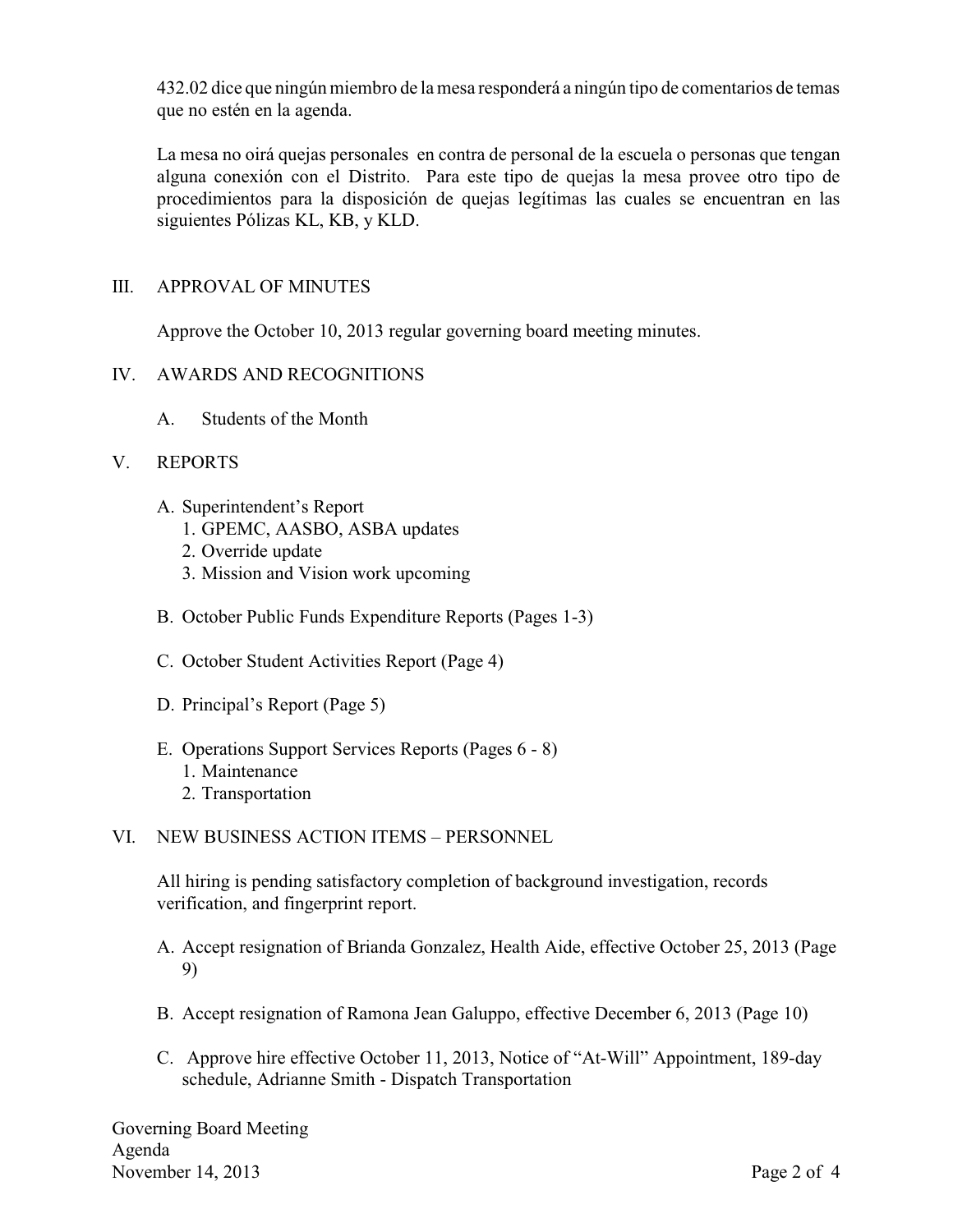- D. Approve hire effective November 14, 2013, Notice of "At-Will" Appointment, 189-day schedule, Frida Adama - Instructional Aide
- E. Approve hire of Albert Pellegrini for 2013-14 Notice of Substitute Teacher Appointment

## VII. NEW BUSINESS ACTION ITEMS – BUSINESS

- A. Ratify approval of payroll vouchers
	- 1. PV8 \$144,472.08
	- 2. PV9 \$146,855.71
	- 3. PV10 \$143,052.98
- B. Ratify approval of expense vouchers
	- 1. EV1414 \$32,475.10
	- 2. EV1415 \$21,054.52
	- 3. EV1416 \$25,746.13
	- 4. EV1417 \$13,983.85
	- 5. EV1418 \$17,108.42
	- 6. EV1419 \$ 6,830.06
- C. Approve the 2012-13 Annual Financial Report Revision 1. (Front Pocket)
- D. Approve the Letter of Declaration that the district will issue less than \$10 million in total debt during the 2014 calendar year. (Page 11)
- E. Approve disposal of 2-door refrigerator (#011242) purchased 8/7/1996 due to end of useful life (Page 12)
- F. Approve governing board member and superintendent travel to New Orleans April 4 7, 2014 for the NSBA National Convention
- G. Approve Melissa Sadorf, Superintendent, as Stanfield Elementary School District Agency Records Officer for FY14 and FY15 (Page 13)
- H. Approve the 2015-2016 Stanfield Elementary School Calendar (Page 14)

## IX. FUTURE AGENDA ITEMS

## X. ADJOURNMENT

Posted: November 12, 2013 11:00 p.m./ms

Governing Board Meeting Agenda November 14, 2013 Page 3 of 4